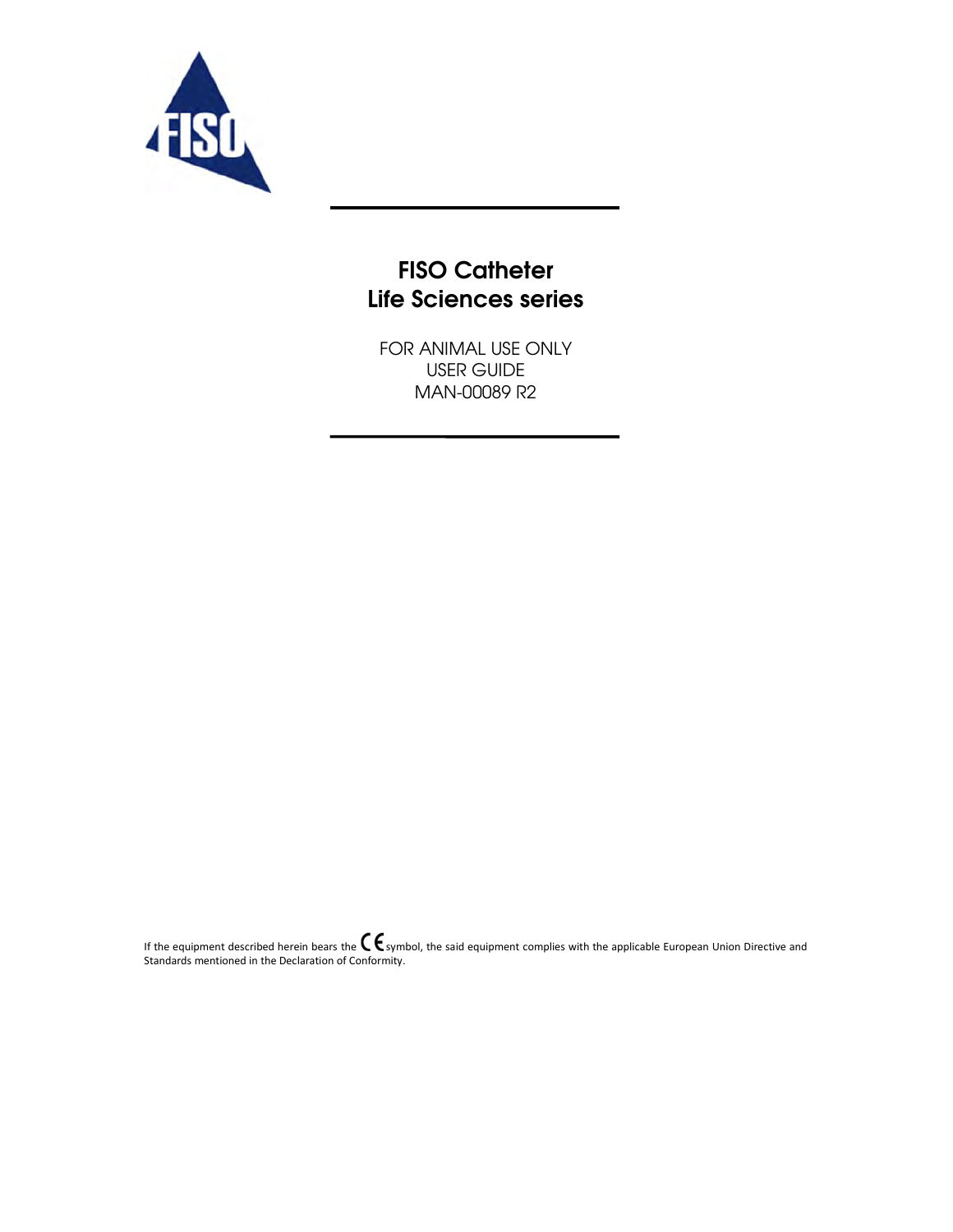**2**

All rights reserved. No part of this publication may be reproduced, stored in a retrieval system, or transmitted in any form, be it electronically, mechanically, or by any other means such as photocopying, recording, or otherwise, without the prior written permission of FISO.

Information provided by FISO is believed to be accurate and reliable. However, no responsibility is assumed by FISO for its use nor for any infringements of patents or other rights of third parties that may result from its use. No license is granted by implication or otherwise under any patent rights of FISO.

FISO's Commerce And Government Entities (CAGE) code under the North Atlantic Treaty Organization (NATO) is L0294.

The information contained in this publication is subject to change without notice. © 2013 FISO Technologies Inc.

Words that FISO considers trademarks have been identified as such. However, neither the presence nor absence of such identification affects the legal status of any trademark. Units of measurement in this document conform to SI standards and practices.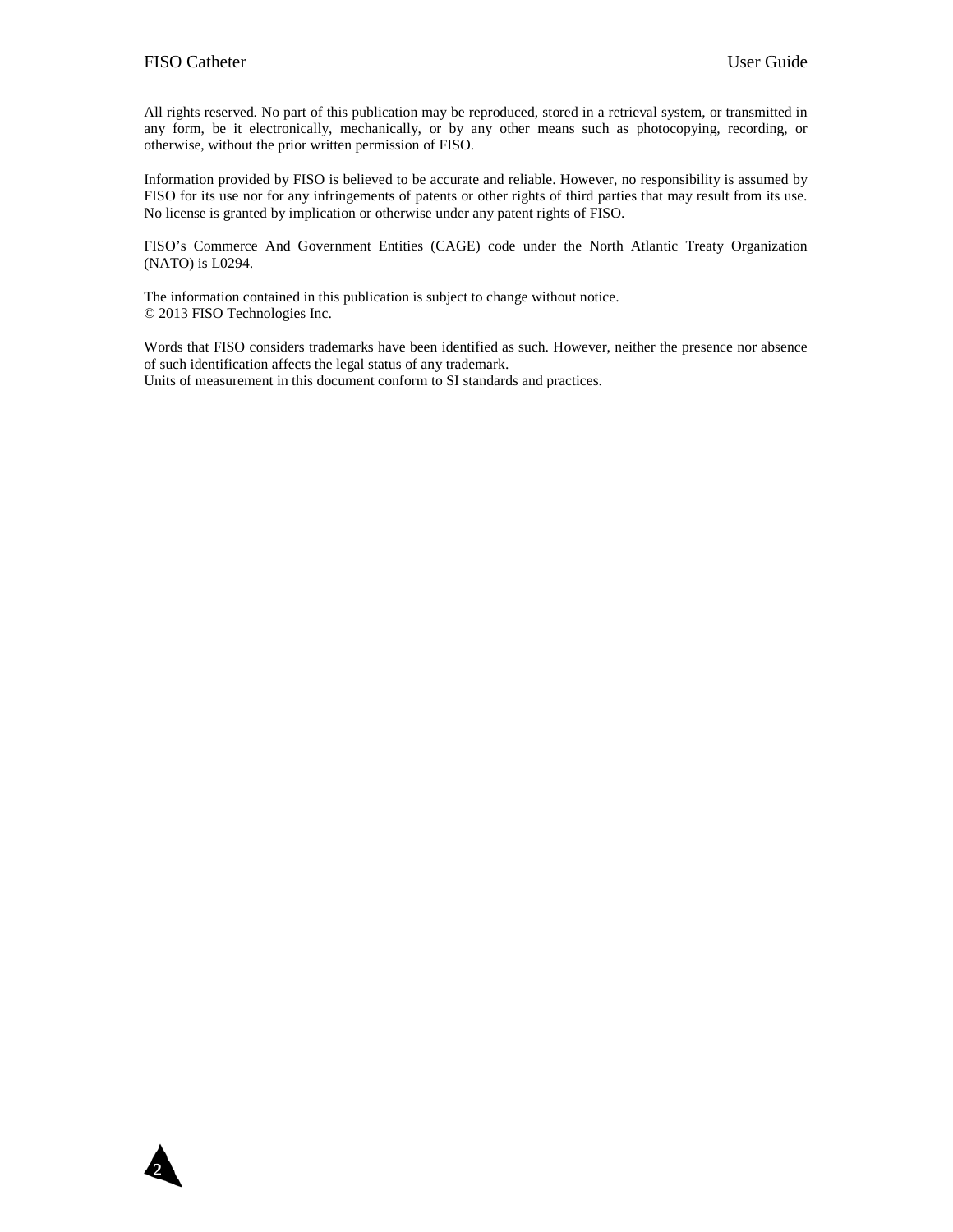Δ

# **Contents**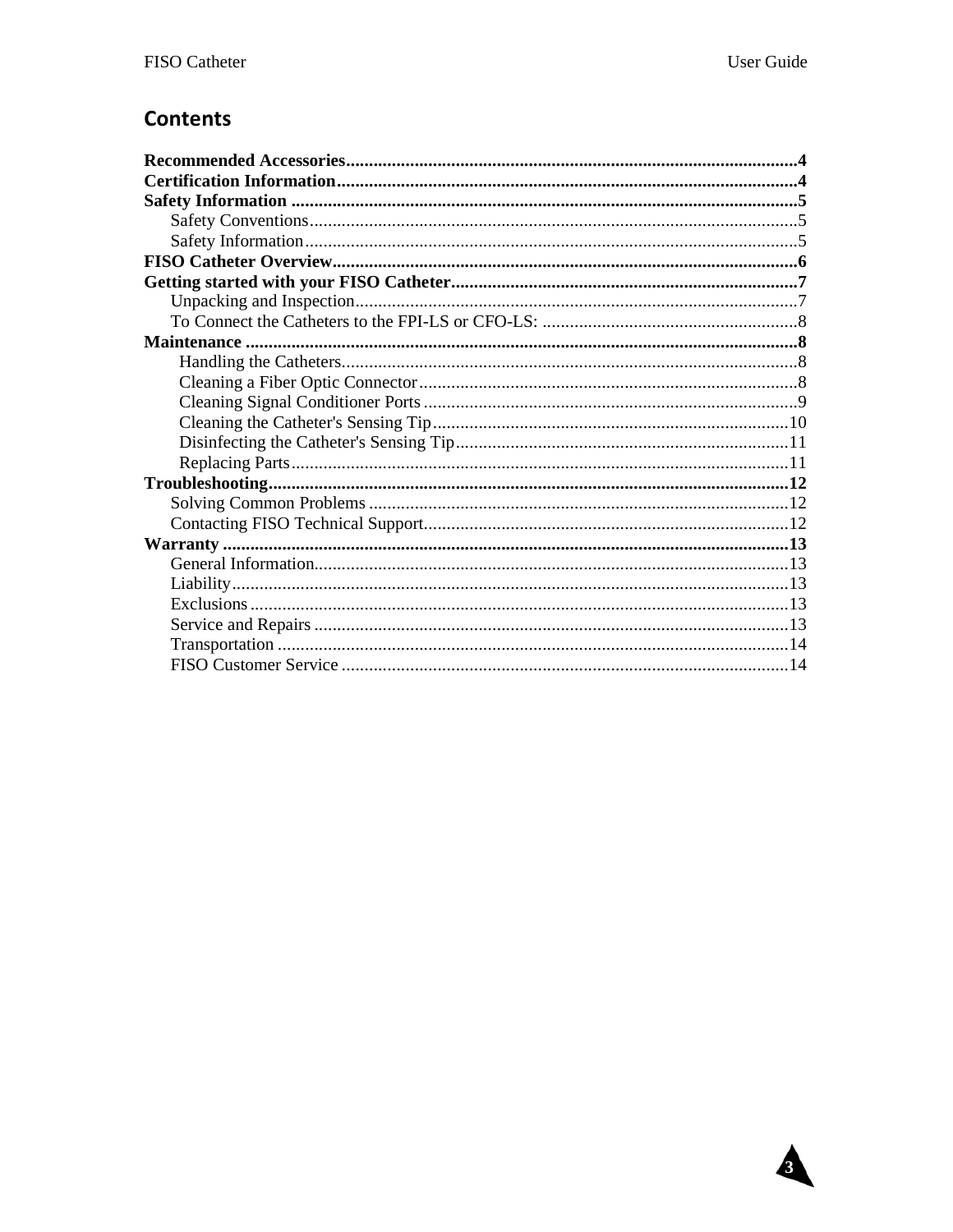## Recommended Accessories

In order to function as a complete pre-clinical pressure test instrument, the FISO Catheter needs to be connected to an FPI-LS Series Signal Conditioning Module, which is correspondingly inserted into an Evolution Series EVO-SD Chassis.

| Model         | <b>Description</b>                                                    |
|---------------|-----------------------------------------------------------------------|
| <b>FVO-SD</b> | Evolution Series Chassis with 2 or 5 slots                            |
| <b>FPI-LS</b> | FPI Series Signal Conditioning Module, compatible with FISO Catheters |
| CFO-LS        | Extension Cable between FPI-LS and the FISO Catheters                 |

Please consult the FISO Catheter datasheet for an up to date listing of manufacturing part numbers corresponding to the Model numbers listed above.

#### All accessories are sold separately

# Certification Information

FISO certifies that this equipment has met its published specifications at the time of shipment from the factory.

The FISO Catheter is a pre-clinical instrument that is for animal use ONLY.

This product is not be used on humans.

 **4**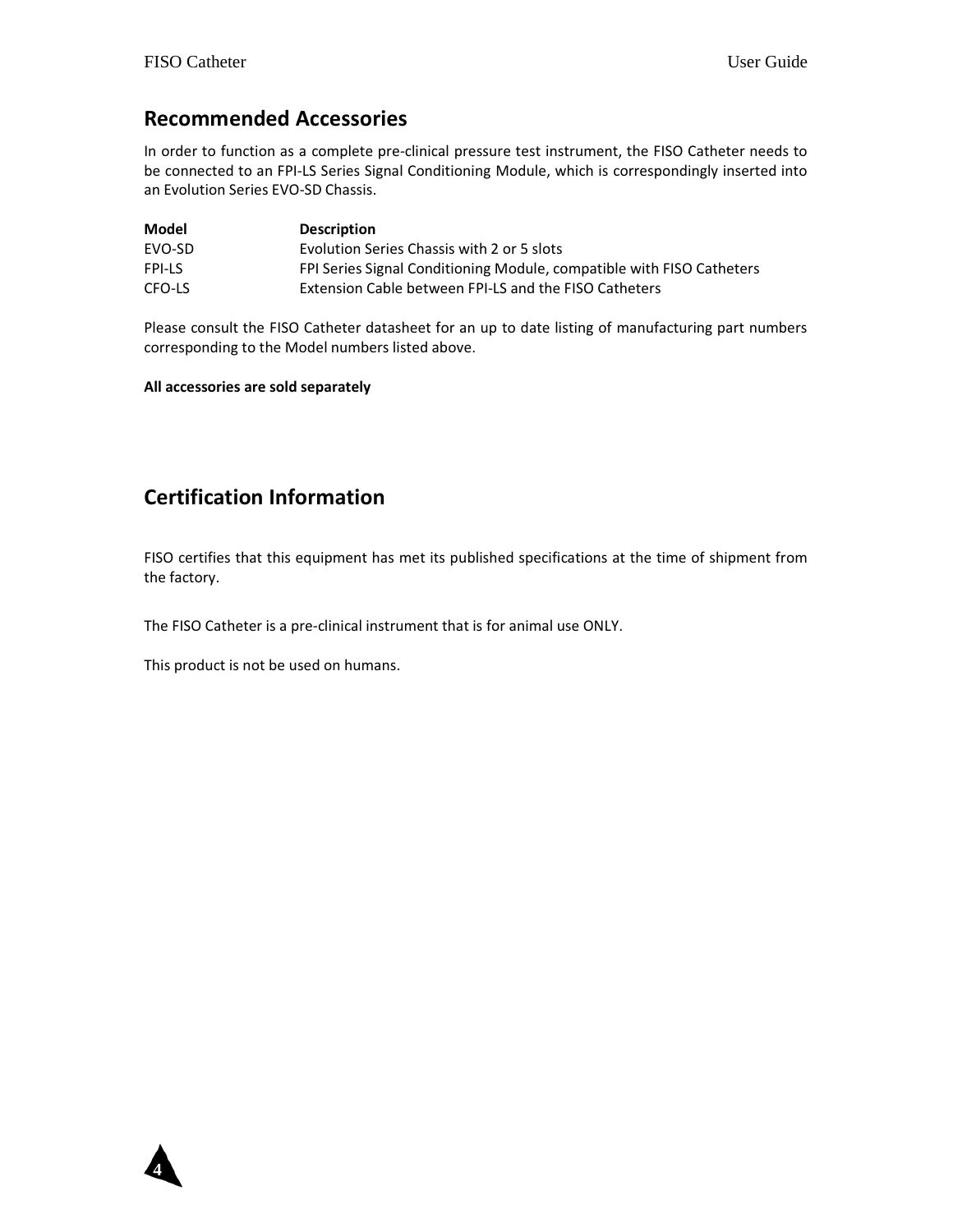# Safety Information

## Safety Conventions

Before using the product described in this manual, you should understand the following conventions:

| <b>DANGER</b>    | Indicates a potentially hazardous situation which, if not avoided, could result in death or serious injury. Do not<br>proceed unless you understand and meet the required conditions. |
|------------------|---------------------------------------------------------------------------------------------------------------------------------------------------------------------------------------|
| <b>WARNING</b>   | Indicates a potentially hazardous situation which, if not avoided, may result in minor or moderate injury. Do not<br>proceed unless you understand and meet the required conditions.  |
| CAUTION          | Indicates a potentially hazardous situation which, if not avoided, may result in component damage. Do not<br>proceed unless you understand and meet the required conditions.          |
| <b>IMPORTANT</b> | Refers to information about this product you should not overlook.                                                                                                                     |

## Safety Information

While connected to the FPI-LS signal conditioner, the level of radiation emitted out the sensing end of the FISO Catheter is below the level known to cause eye injury through accidental short-term exposure. However, avoid prolonged exposure to light emitted from the fiber and do not stare directly at a light beam, visible or not.

The following safety instructions must be observed whenever the FISO Catheter is operated. Failure to comply with any of these instructions or with any precaution or warning contained in this user guide is in direct violation of the standards of design, manufacture and intended uses of the FISO Catheter. FISO assumes no liability for the customer failure to comply with these safety requirements. THIS PRODUCT IS NOT DESIGNED FOR USE IN LIFE SUPPORT OR CRITICAL APPLICATIONS.

In no case will FISO be liable to the buyer, or to any third parties, for any consequential damage or indirect damage which is caused by product failure, malfunction, or any other problem.

## WARNING

This equipment must be used as specified or the protection provided by the equipment may be compromised. You must use this product in a normal mode and should not deviate from the written instructions provided.

## CAUTION

There are no user serviceable parts in the FISO Catheter, other than the ones specified in the **Maintenance** section. Adjusting parts inside the unit can affect instrument performance. If you adjust parts, you will need to verify the equipment for good performance. Refer servicing of any other parts to qualified personnel.

### IMPORTANT

As the FISO Catheter is used exclusively with the Evolution Series Chassis, the User should read the "Evolution Chassis and Software User Manual", MAN-00079. Both manuals must be read prior to use of the FISO Catheter.

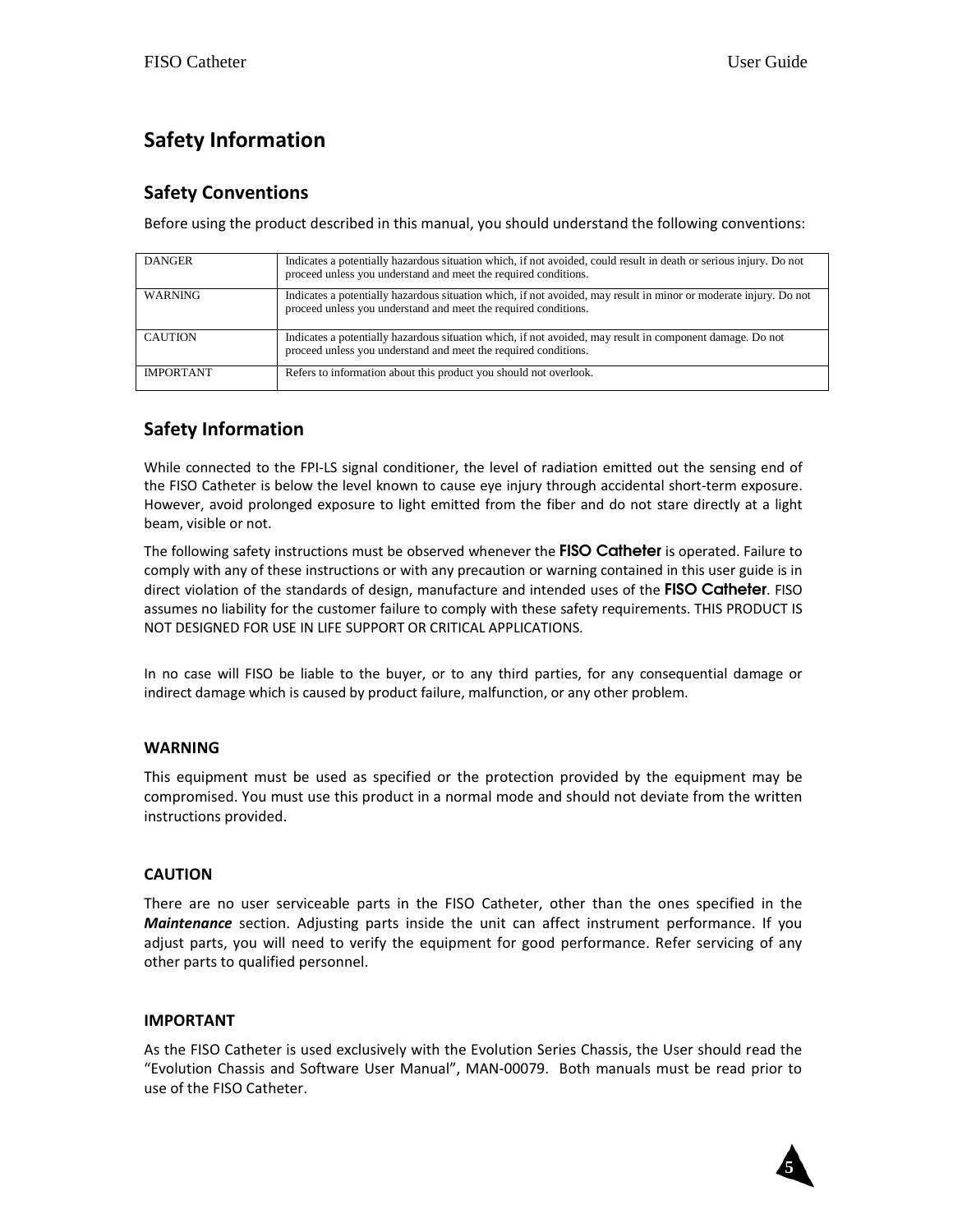# FISO Catheter Overview

The FISO Catheter is a low cost reusable catheter designed for physiological research of small animals.

The FISO Catheter combines a miniature optical pressure sensor at the distal end of the catheter with a fiber-optic connector at the proximal end.

The pressure sensing element is based on patented Fabry-Perot technology and pressure measurements are made by optically interrogating, and then analyzing the reflected signal from the sensor in order to correlate changes in the Fabry-Perot cavity length to changes in external pressure.

The FISO Catheter is an embodiment of all the benefits of fiber optics, designed specifically for small animal research, enabling unique capabilities such as:

- Re-use of the transgenic mice and rats owing to femoral insertion capability (with 0.9Fr model)
- Accurate measurements while the animal is inside an MRI machine as the fiber optics technology is immune to interference from RF and EMI
- Forward-facing pressure readings at the exact location of interest, and thus no side-facing sensor measurement artifacts such as is commonly encountered by proximity to vessel wall

The FISO Catheter comes in different models, which primarily differ in tip-diameter size, although other differences also exist. For example:

- $\blacktriangleright$  FISO-LS-PT9 is intended for use with mice and rats and has a 0.9 French tip size
- $\blacktriangleright$  FISO-LS-2FR is intended for use with rats and has a 2 French tip size
- FISO-LS-3FR is intended for use with rabbits, and other small animals and has a 3 French tip size

Please consult the latest FISO Catheter datasheet for a complete list of specifications.

The FISO Catheter has two ends: (i) one side containing the pressure sensing fiber-optic element, and meant for insertion into the small animal, and (ii) the other side being a standard fiber-optic connector meant for connecting with the FPI-LS Signal Conditioner, via the CFO-LS extension cable connection box, or connected directly.

The two sides are easily distinguishable from each other, as illustrated in Figures 1-3.

#### Figure 1: Catheter Insertion Tip Detail (Magnified)

The diameter is very small, always less than 1mm with sensor recessed from the tip, and appears just like a standard optical fiber to the naked eye.



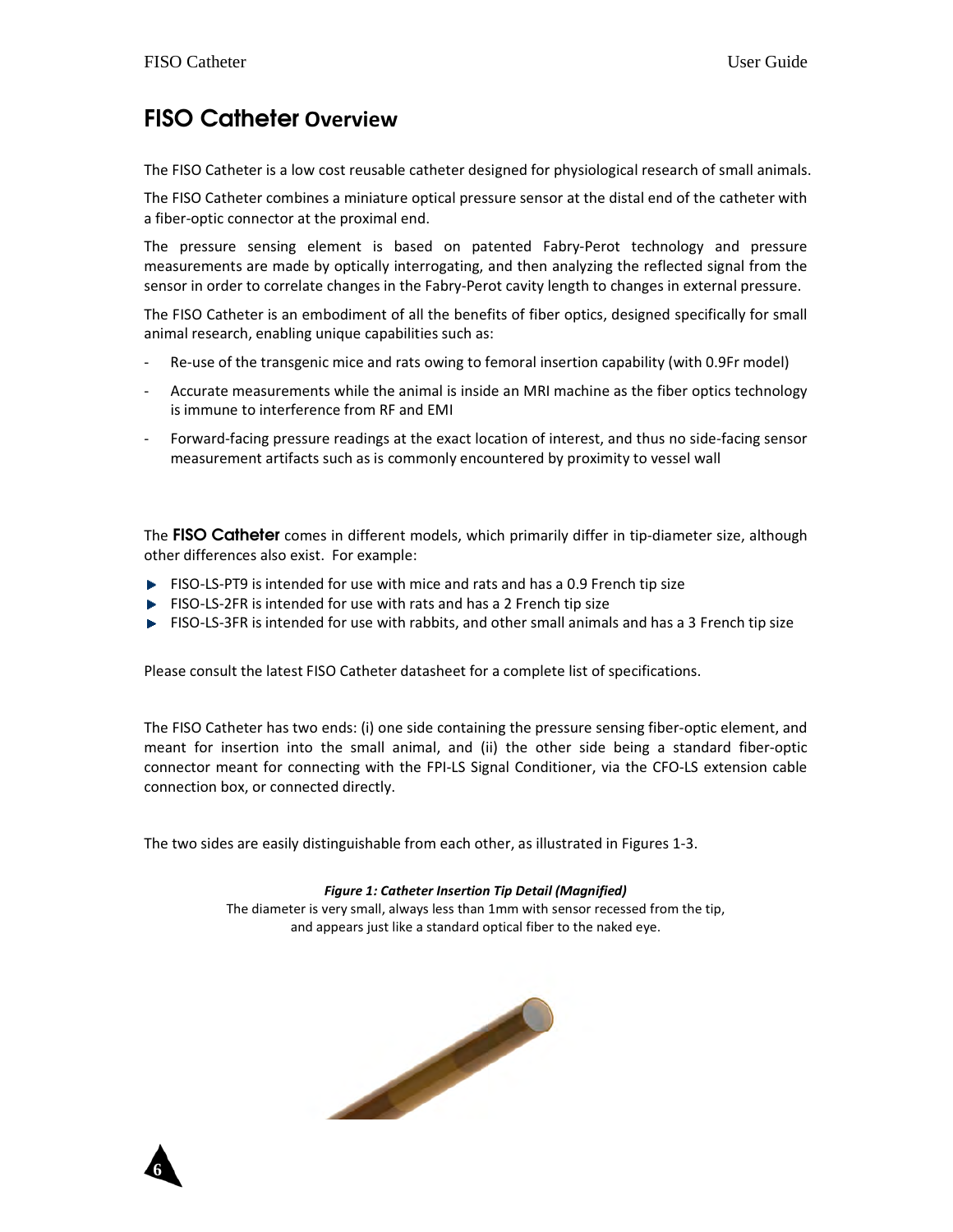

#### Figure 2: Mechanical Drawing of the Catheter, showing typical dimensions

Figure 3: Catheter Optical Connector Side Connected to CFO-LS Extension Box

During measurements, the fiber optic connector side of the Catheter is always connected to the FPI-LS Module or CFO-LS Extension.



# Getting started with your FISO Catheter

## Unpacking and Inspection

The catheters are packaged in a way that provides maximum protection during shipment. If the outside of the shipping carton is damaged, notify your receiving department immediately. Your receiving department may want to notify the carrier.

If the shipping case is not damaged, carefully remove and identify all of the components listed below. Contact FISO or your local representative if any of the components are missing. We recommend you save the shipping case for future storage or transportation.

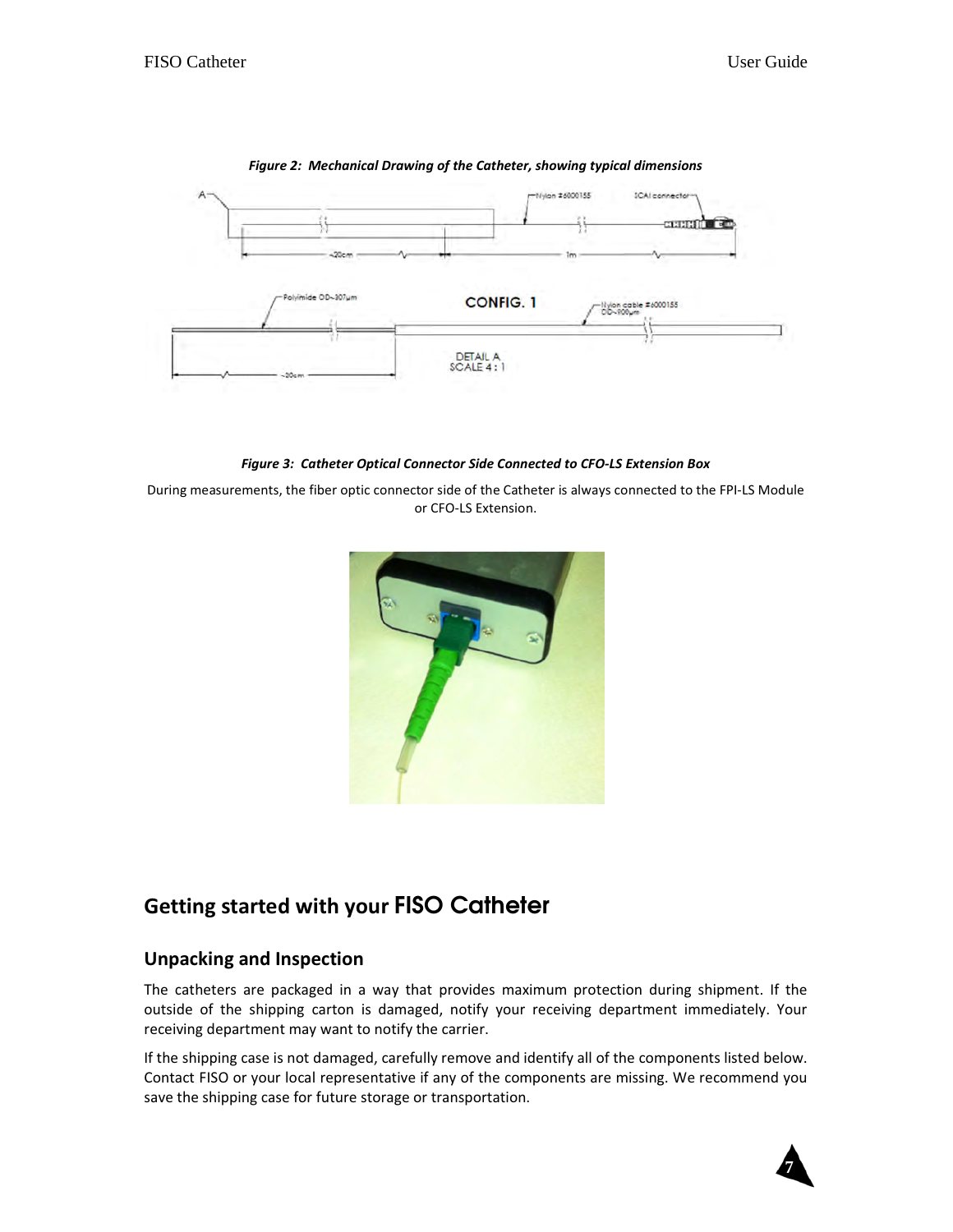The FISO Catheter package should include the following components:

- FISO-LS series Catheter
- Optical fiber cleaning kit (for connector side of the product) ь
- Catheter cleaning kit (for sensor side of the product) ь
- User guide ь

Immediately upon receipt of the catheter, and prior to its initial cleaning, disinfection, and use, the customer should verify that the Catheter is operational.

#### CAUTION

Use care in handling fiber optic connectors. Always clean the fiber-optic connector end prior to insertion into the FPI-LS or CFO-LS for optimum performance and to avoid measurement errors. For details on connector handling and maintenance, please refer to section *Handling the*.

## To Connect the Catheters to the FPI-LS or CFO-LS:

- 1. Align the connector key with the slot on the mating sleeve.
- 2. Slide the connector into the sleeve until you hear a clicking sound.



Figure 1: SCAI-type 1 and SCAI-type 2 mating sleeves and connectors

## Maintenance

#### Handling the Catheters

Read the following precautions prior to installing and when using the catheters:

- $\blacktriangleright$  Avoid sharp bending radius in the fiber-optic cable (< 50 mm).
- $\blacktriangleright$  Avoid tension, pinch points or twisting of the fiber-optic cable.
- ▶ Do not pull on fiber-optic cable to clear tangles; instead, carefully unwind.
- Do not allow the fiber-optic connectors to drop or scrape on hard surfaces.
- $\blacktriangleright$  Keep the surface of the fiber-optic connector clean.

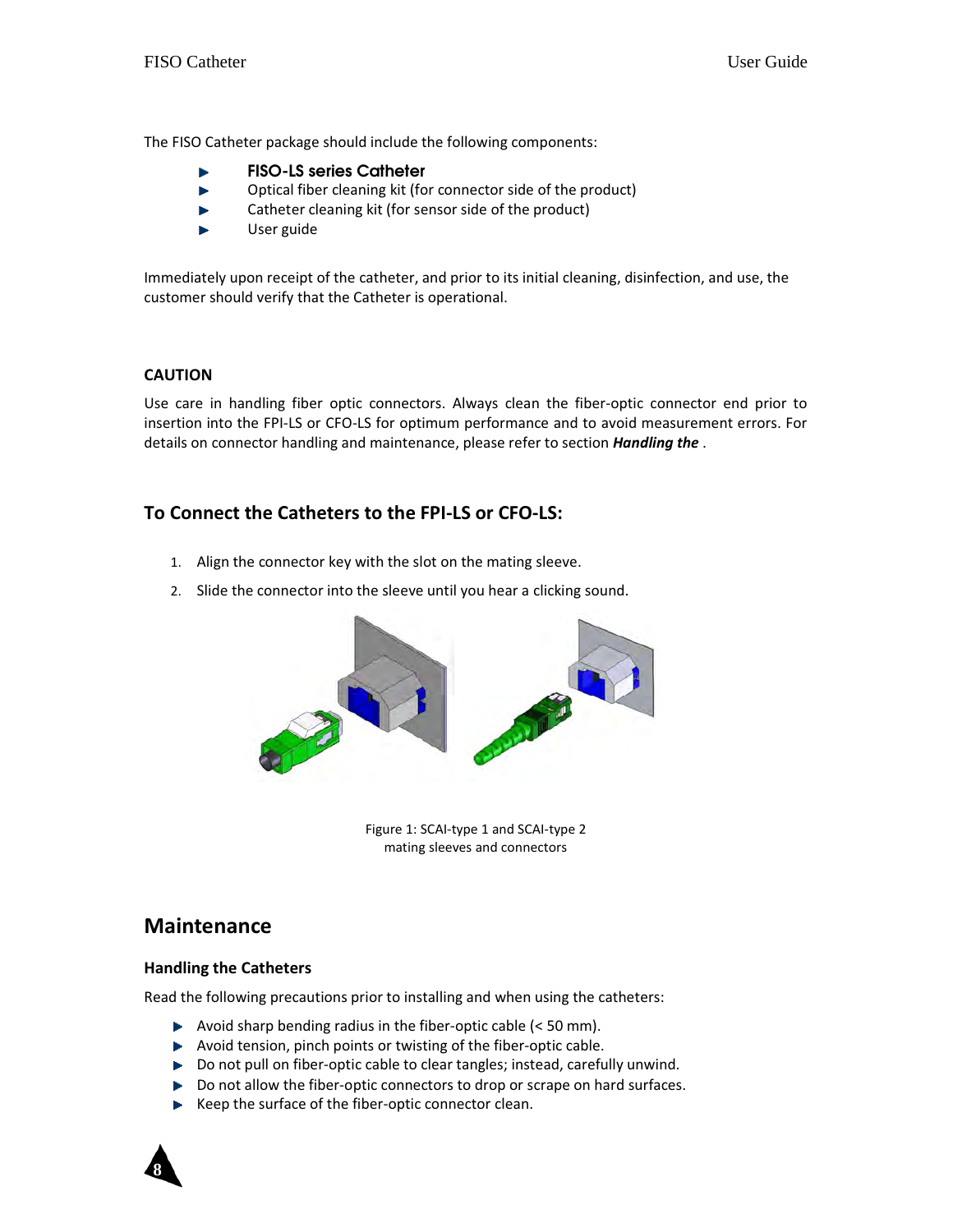- Always use protector caps on the fiber-optic connectors when sensors are disconnected from the signal conditioner.
- When the fiber optic connectors are connected to the FPI-LS module or CFO-LS extension box, store the protector caps on their side, in a closed container to avoid dust or other materials from accumulating inside the cap.

#### CAUTION

 Sharp pinching of the fiber will almost always break the fiber, as will subjecting the fiber to a <10mm bend radius.

#### Cleaning a Fiber Optic Connector

To make good optical measurements, it is extremely important to clean the fiber-optic connector before each connection. Dirt on the connector can degrade the reliability of the measurement and cause permanent damage to the connector resulting in non-functional sensors.

Modern fiber-optic connectors rely on a glass-to-glass contact to reduce Fresnel reflections at the connector interface. A dirty or damaged connector on the cable can damage the input connector. Always use a good quality cable connector. If there is any question about the surface quality on the tip of the cable connector, inspect it under a microscope for scratches or debris.

Some general recommendations:

- Never use a metal or other hard object for cleaning; it would scratch the ferrule.
- ▶ Do not apply index-matching gel or oils.
- Always keep connectors covered for protection when not in use.

To clean the end of the connector on the fiber-optic cable:

- 1. Deposit one drop of isopropyl alcohol on a lint-free wiping cloth.
- 2. Gently wipe the entire ferrule (and especially the end) in a straight-line motion.
- 3. Using a dry lint-free wiping cloth, gently wipe the same surfaces to ensure that the connector and ferrule are perfectly dry.
- 4. Throw out wiping cloths after one use.
- 5. As soon as the connector is clean, insert it in the panel or cover it for later use.

#### Cleaning FPI-LS Signal Conditioner Ports

It is equally important to make good optical connections and to clean the fiber-optic detector port before each connection. Dirt on the detector can degrade the reliability of the measurement and cause permanent damage to the connector resulting in an expensive repair.

To clean the connector on the fiber-optic detector port:

- 1. Moisten a cleaning swab with one drop of isopropyl alcohol.
- 2. Insert the cleaning tip into the connector using a slow clockwise rotating movement until it reaches the ferrule inside.
- 3. Gently rotate the cleaning tip one full turn.
- 4. Continue to turn as you withdraw the cleaning tip.
- 5. Repeat steps 2 to 4, but this time, use a new dry cleaning swab.

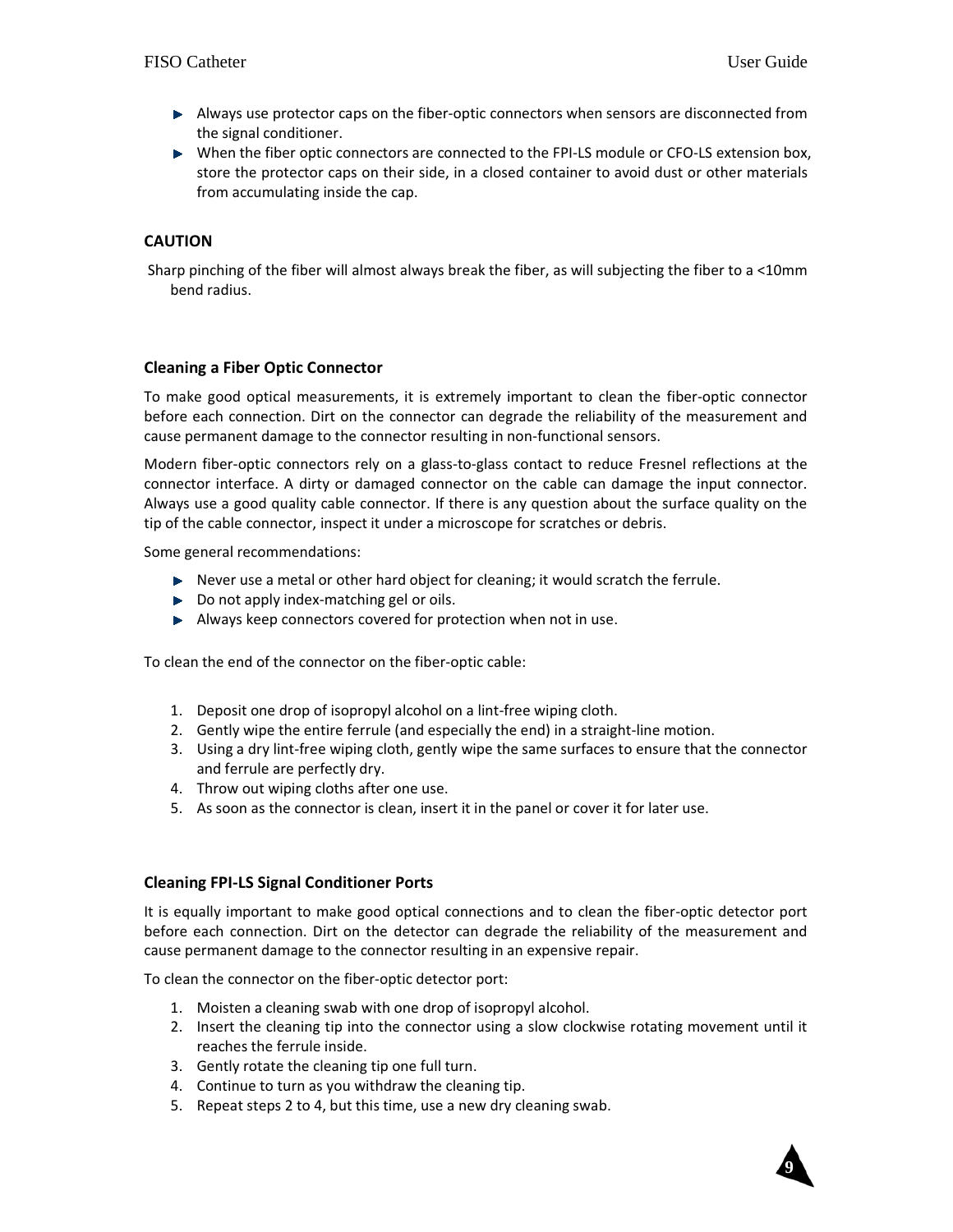#### Cleaning the Catheter Sensing Tip

The catheter tip should be cleaned immediately after every use.

#### Approved Cleaners

| <b>Type</b>            | <b>Trade Name</b> | <b>Manufacturer</b>                         | <b>Active Ingredient</b> | Soak Time and<br><b>Temperature</b> |
|------------------------|-------------------|---------------------------------------------|--------------------------|-------------------------------------|
| Enzymatic<br>Detergent | Enzol (R)         | Advanced<br>Sterilization<br>Products [J&J] | Propylene Glycol         | 15 minutes at<br>Room Temperature   |
|                        | Terg-A-Zyme (R)   | Alconox                                     | Sodium<br>Dodecylbenzene | 15 minutes at<br>Room Temperature   |

#### CAUTION : DO NOT USE :

- Glutaraldehyde solutions containing surfactants (ex. Cidex 7, Cidex Plus 28 Day).
- **Solutions containing hydrogen peroxide (ex. Sporox).**
- Cidex PA solution

CAUTION: Do not submerge the entire Catheter. This may damage the fiber-optic connector side of the catheter and void its warranty. Wipe only with the recommended cleaner and gauze.

CAUTION : Use only the listed cleaners for the times/temperatures indicated.

CAUTION : Delays in rinsing greatly reduce the cleaning effectiveness.

CAUTION : Prepare and handle the cleaners as per the manufacturer's instructions.

- 1. Wipe catheter with wetted gauze immediately after use to remove any bulk contaminants.
- 2. Submerge only the distal contaminated portion of the catheter in room-temperature water up to the Optical Connector. (Do not use Hot Water).
- 3. Wipe the outer surface of the catheter with soft gauze.
- 4. Prepare the cleaning solution. Place the distal portion of the catheter in the cleaning solution.
- 5. Wet soft surgical gauze with the cleaning solution. Wipe the other surface of the catheter with the gauze.
- 6. Soak the distal portion of the catheter in a cleaning solution for the time specified, and then remove.
- 7. Gently wipe the catheter clean with a soft wet gauze, or tissue.
- 8. Immediately rinse the catheter at least three times with sterile, pyrogen-free water. Do not reuse the water from each rinse, as it will contain residuals from the cleaner.
- 9. Dry the outside of the catheter with a soft gauze.
- 10. Re-package for sterilization.

CAUTION : Failure to clean according to directions may void the Catheter warranty.

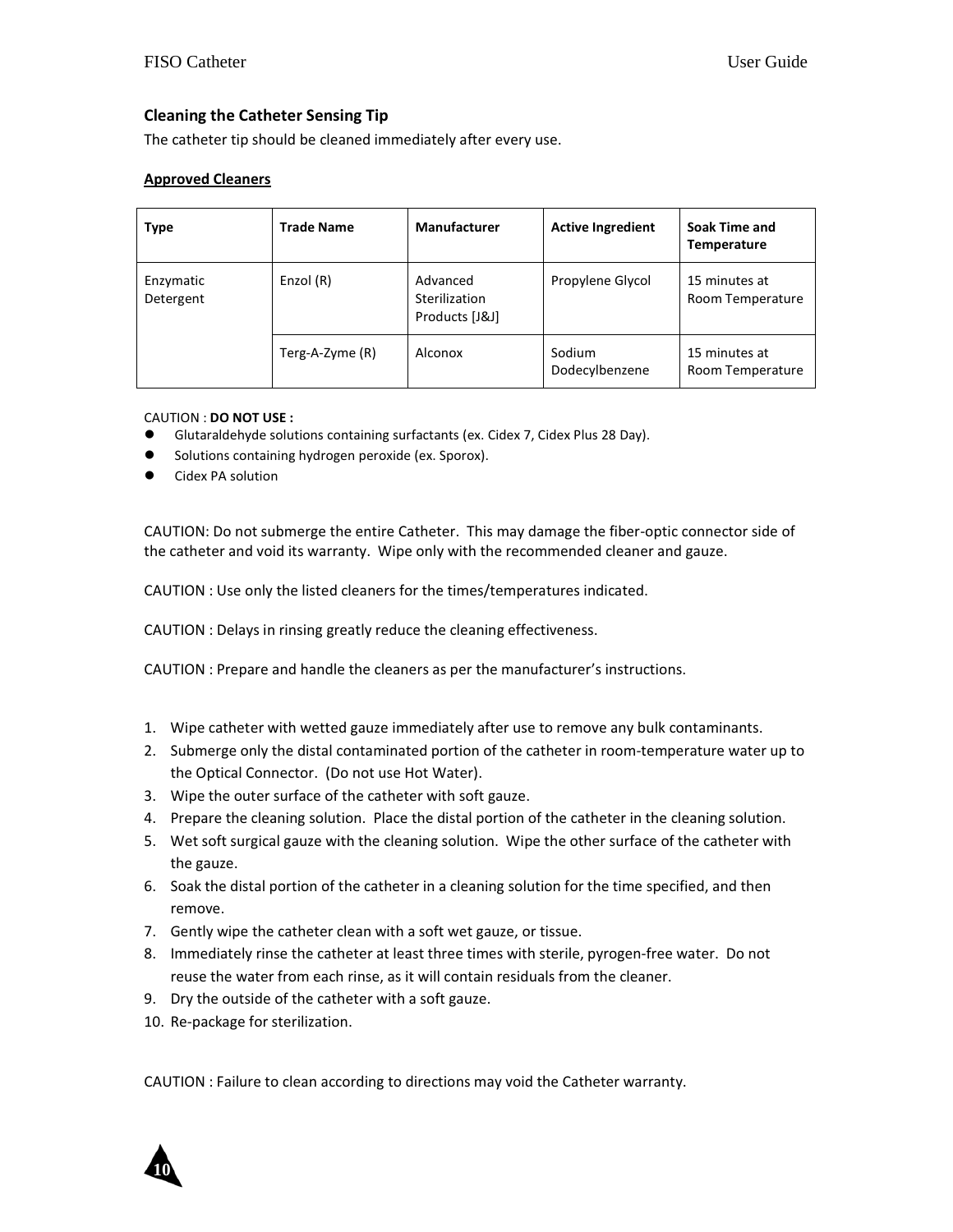#### Disinfecting the Catheter Sensing Tip

#### Approved Disinfectants

| <b>Type</b>                | <b>Trade Name</b> | <b>Manufacturer</b>                         | <b>Active Ingredient</b> | Soak Time and<br><b>Temperature</b> |
|----------------------------|-------------------|---------------------------------------------|--------------------------|-------------------------------------|
| High-Level<br>Disinfectant | Cidex (R) OPA     | Advanced<br>Sterilization<br>Products [J&J] | Orthophtalaldehyde       | 15-30 minutes at<br>20C             |
|                            | MetriCide (R)     | Metrex                                      | Glutaraldehyde           | 1-2 hours at 25C                    |

- 1. The catheter must be cleaned, rinsed and dried prior to disinfection. Soil, debris, proteins, and water can interfere with the effectiveness of the following procedure. Note that some disinfectants have a limited life after activation or opening of the container. Failure to follow such warnings can inhibit the effectiveness of the disinfection process.
- 2. Prepare the disinfectant solution.
- 3. Submerge the distal part of the catheter into the disinfectant, covering the region wishing to be disinfected, at least as far as the nylon coating begins, but not further than the beginning of the optical-fiber connector.
- 4. Soak the catheter in the disinfectant at the temperature and time interval listed.
- 5. Rinse the device by submerging all exterior disinfected surfaces into sterile pyrogen-free water. The volume of the water should be at least 7.5 liters, and the soak time should be at least one minute.
- 6. At least three separate rinses are required. Do not reuse any of the water used for rinsing since it will be contaminated by the disinfectant.

CAUTION : Prepare and handle the disinfectants as per the manufacturer's instructions.

#### Replacing Parts

When handling optical fibers and fiber-optic connectors, follow the general recommendations presented in this section.

There are no user serviceable parts in the FISO Catheter, other than the ones specified in the Maintenance section. Adjusting parts inside the unit can affect the accuracy of the instrument. If you adjust parts, you will need to verify the accuracy of the measurements.

**11**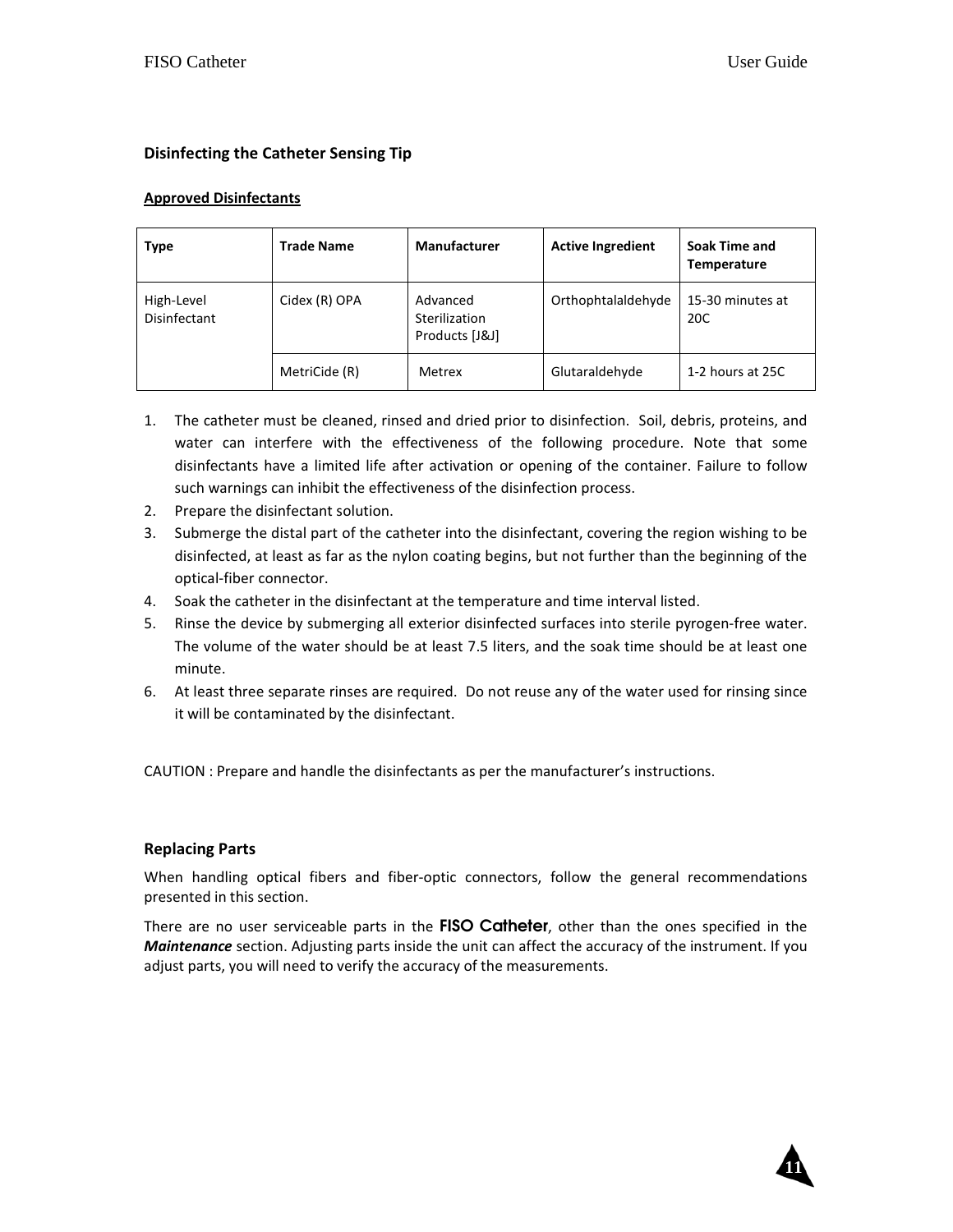# Troubleshooting

## Solving Common Problems

The following troubleshooting notes were designed to help you solve technical problems. If you conclude that the unit has to be returned for repairs, or if you need assistance, please contact FISO Technical Support at support@fiso.com.

The most common problem encountered when using the FISO Catheter is ensuring a good optical connection between Catheter and FPI-LS or CFO-LS. Please check that when the connector is inserted that there is a clicking sound heard – which indicates that a connection has been made.

The next most common problem is a broken fiber due to mishandling. This sort of failure is usually visible by a close visual inspection of the fiber, as the fiber will appear "dented" and not smooth as when first delivered. If a suspicious area is noted, document with a macro-mode photograph and send by email, along with the problem description to FISO Technical Support.

As the FISO Catheter is used exclusively with the Evolution Series Chassis, for a more complete list of problem descriptions and probably causes, please consult the "Evolution Chassis and Software User Manual", MAN-00088.

## Contacting FISO Technical Support

To obtain after-sales service or technical support for this product, contact FISO at one of the following numbers. Technical Support is available from Monday to Friday, from 8:00 a.m. to 5:00 p.m. (Eastern Time in North America).

| FISO Technologies Inc.                  | Telephone: | (418) 688-8065      |
|-----------------------------------------|------------|---------------------|
| 500, St-Jean-Baptiste Avenue, Suite 195 | Fax:       | (418) 688-8067      |
| Québec (Québec) G2E 5R9                 | E-mail:    | support@fiso.com    |
| CANADA                                  | URL:       | http://www.fiso.com |

To accelerate the process, please have information such as the name and the serial number of your product as well as a description of your problem close at hand.

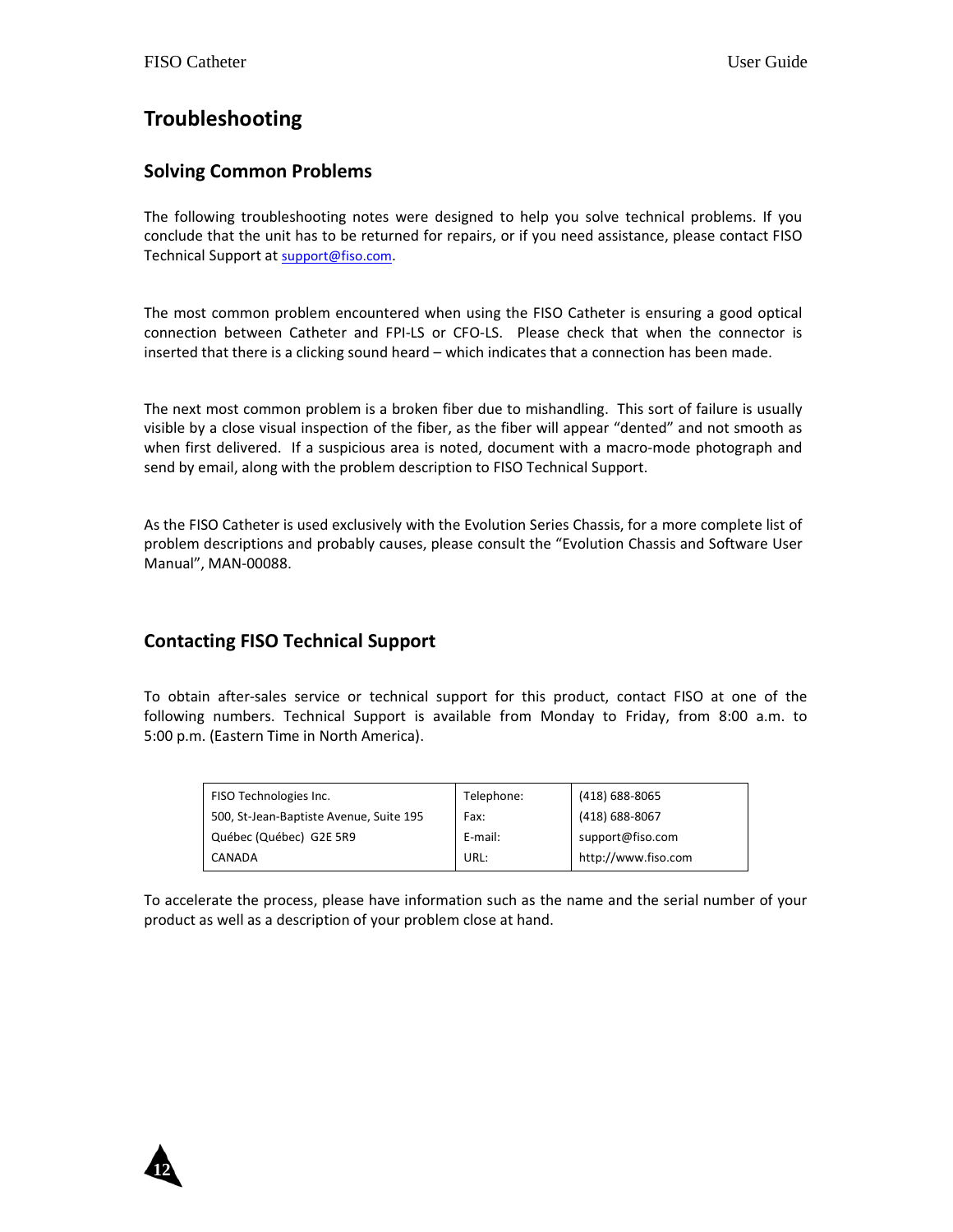## Warranty

## General Information

FISO Technologies Inc. (FISO) warrants this product against defects in material and workmanship for a period of ninety (90) days from the date of original shipment. FISO also warrants that this equipment will meet applicable specifications under normal use.

During the warranty period, FISO will, at its discretion, repair, replace, or issue credit for any defective product, as well as recalibrate the product free of charge should the equipment need to be repaired or if the original calibration is erroneous.

### IMPORTANT

The warranty can become null and void if:

- The product has been tampered with, repaired, or worked upon by unauthorized b. individuals or non-FISO personnel.
- The product serial number has been altered, erased, or removed.
- The product has been misused, neglected, or damaged by accident.

## Liability

FISO shall not be liable for damages resulting from the use of the purchased product, nor shall be responsible for any failure in the performance of other items to which the purchased product is connected or the operation of any system of which the purchased product may be a part.

FISO shall not be liable for damages resulting from improper usage or unauthorized modification of the product, its accompanying accessories and software.

## Exclusions

FISO reserves the right to make changes in the design or construction of any of its products at any time without incurring obligation to make any changes whatsoever on units purchased.

## Service and Repairs

FISO commits to provide product service for three years following the date of purchase.

The FISO Catheter product series is generally not repairable if the damage occurs in the sensing tip or inserted sections. Repair may be possible for damage done to the optical connector and nylon covered portion of the catheter.

To send any equipment for service:

Call your local FISO products representative or FISO head office. Support personnel will determine if the equipment requires service, repair, or calibration.